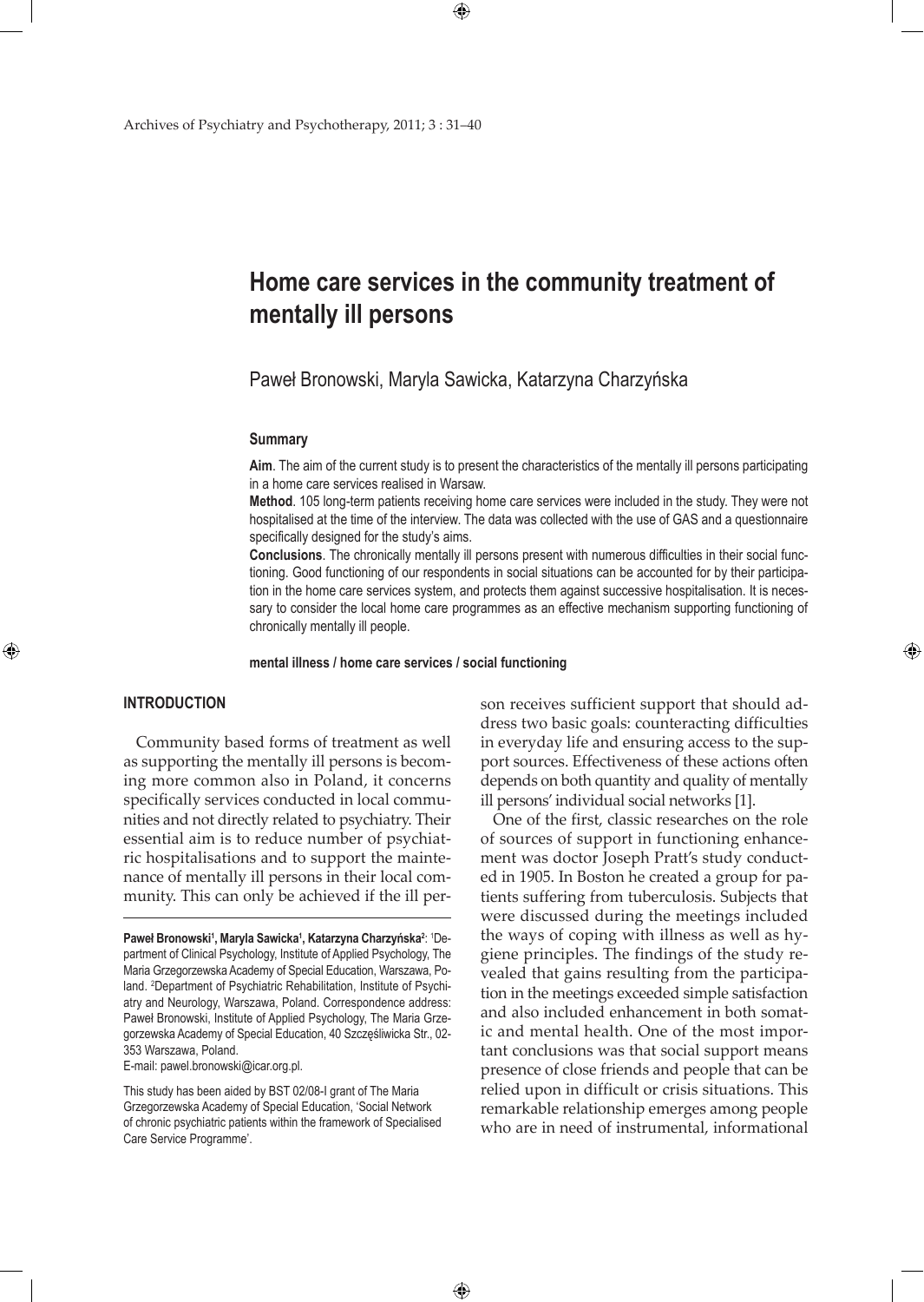## 32 Paweł Bronowski et al.

and emotional support. This kind of support can come from both natural and institutional sources. The gains of the person receiving support include reduction in psychological and physiological effects of stress, enhancement in daily functioning and satisfaction of individual and social needs: the need to belong, to feel safe and to feel sense of community [2].

Strengthening existing social support systems or their creation in case of their absence, amounts to extremely important component of the treatment and rehabilitation of mentally ill persons. Over the course of their illness, many chronically mentally ill persons experience reduction of their social networks which results in limited capability to handle difficult situations. This is especially important regarding people living in local communities [3]. The programmes of community support as well as psychiatric day centres, which are the alternative to asylum model, are not only the mean of rehabilitation for patients after the experience of psychosis, but also the substantial support for patients in long- term remission of the symptoms [4, 5]. As a result of extraordinary poorness of their social environment, these patients often loose or even never gain the skills necessary for satisfactory, or at least decent enough, life [6, 7]. For this particular group of patients community treatment becomes the way to exit the vicious circle of both social and personal, negative consequences of mental illness [8, 9]. Help received within local community is mainly related to social support which is provided not only for the patients, but also for their families, who often fail to both function in everyday life and to deal with their relative's illness [10]. They can be assisted with rehabilitation programmes and social support designed for persons who, as a result of their mental illness, experience substantial difficulties in daily functioning as well as in social contacts [11]. Hitherto research results indicate that effectiveness of activities aiming at functioning enhancement is increased if they are conducted basing on local community. It is also recommended by the WHO that the patients maintain their natural social environment [12, 13].

Local social support systems as well as their specific programmes are still underdeveloped in Poland. A major breakthrough in their creation was the Mental Health Act, passed in 1994 [14].

It provided basis for new solutions. The cooperation of many stakeholders such as social welfare agencies, non-governmental organisations and psychiatric care, as well as recognition that local environment should serve as a base of actions, are considered to be of most importance in terms of systematic changes. Thus far, not many local support and rehabilitation systems have been created. Most effective ones include local systems in Warsaw districts: Targówek, Bielany and Białołęka [15].

Currently, occupational therapy workshops, community homes, sheltered accommodation and home care services serve as a base of rehabilitation and social support for mentally ill persons.

## **CHARACTERISTICS OF HOME CARE SERVICES PROGRAMME**

Home care services are offered by social welfare agencies. They are applicable to those persons who require other people's help, would it be because of their age, illness, disability or other reasons, but are deprived of it. Services are provided in patient's home or sometimes in support centres and they may include help in everyday activities, such as shopping, cleaning, cooking, settling a business in the office, medication intake [11].

The aim of home care services is to assist the persons, who are unable to live independent life outside the hospital due to their illness, in everyday activities and social contacts. The services are designed for chronically mentally ill persons who require social support in their community or different psychosocial therapeutic intervention, regardless of pharmacological treatment [16].

Mental Health Act of 1994 mentions home care services, together with community homes, as one of the basic form of social support for mentally ill persons (art. 8 and art.9). Agencies of social welfare as well as other organisations operating on the basis of the Social Welfare Act are obliged to organise support in agreement with psychiatric care services [17]. This programme is being conducted all over Poland. Its specificity lies in conducting the activities directly at homes of the mentally ill persons. They are realised by multidisciplinary team which includes:

Archives of Psychiatry and Psychotherapy, 2011; 3 : 31–40

 $\bigoplus$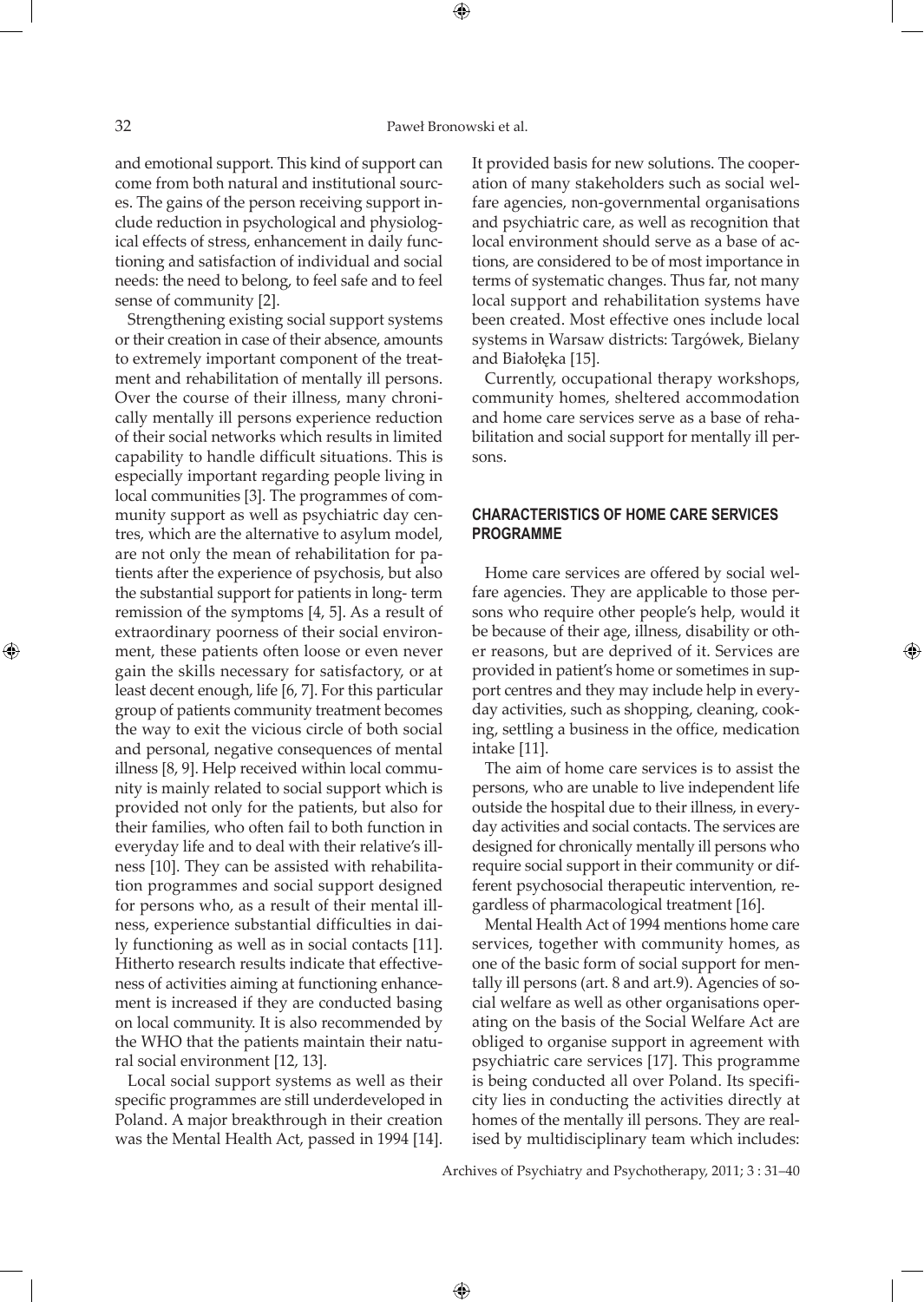psychologists, educators, social workers, psychiatric nurses, occupational therapists. Number of persons benefiting from home care services systematically increases – in 1995 6 500 persons received care and in 2000 there were as many as 11 000 clients (Source: Ministry of Labour and Social Policy). In 2005 only in Mazovian Province the services were provided to 1214 persons and in 2006 – to 1508 (Source: Social Policy Department of Mazovian Province) [18].

Home care services can be considered as remarkable programme. It is designed for persons whose social functioning is significantly impaired due to the illness. Home care services include visiting and supporting the patients in their homes, undertaking crisis interventions and activating the patients which should result in improvement of their quality of life and reduction in number of rehospitalisations.

Home care services offer wide range of assistance for the patients including:

1. Teaching and help in the development of skills indispensable for independent life, especially development of social functioning skills, motivating the patients to being active, undertake treatment and rehabilitation, conducting selfhelp and social skills trainings.

⊕

- 2. Crisis interventions, psychological support, therapeutic talks, assistance in settling a business in the office, such as obtaining social benefit or pensions as well as assistance in filling in the legal documents.
- 3. Support and assistance in finding employment.
- 4. Assistance in money management: teaching how to plan and track fees and expenses, assistance in spending money as well as obtaining reduced fees.
- 5. Supporting treatment process: setting and monitoring of patients' appointments and diagnostic examinations.
- 6. Assistance in accommodation related issues: finding an accommodation as well as negotiating and making payments.

Experience from the first years of conducting home care services indicates their effectiveness regarding increase in patients' independence and enhancement of their social functioning [19, 20]. The findings show that this form of community treatment may help to remarkably

reduce number and time of hospitalisations, especially in chronically ill persons [21].

In order to be included in the programme, a patient should be referred by a psychiatrist. The referral includes specific data on the patient as well as recommended services and suggested number of weekly hours of the services which may be required. Basing on the referral and after obtaining the patient's consent, social welfare agency decides to grant home care services and determines the duration, kind of activities as well as number of hours and required payment. The decision is the green light for the therapists to start providing the services. This is a standard recruitment process which is obligatory for all service users within three Warsaw districts: Bielany, Targówek, Białołęka. In the current paper this group of service users is described in terms of adjusting the rehabilitation programme to their individual needs.

# **OBJECTIVES AND METHODS**

Although the programme of home care services has been carried out in Poland for over 15 years now, no comprehensive research on the characteristics of its participants or its implementation has been conducted. The aim of this study was to fill this gap. Data on the ways of providing home care services for mentally ill persons, characteristics of the participants as well as their assessment of the programme was collected.

Mentally ill persons who received home care services in three Warsaw districts (Targówek, Bielany, Białołęka) were included in the study. The services are carried out by the association "Pomost", an NGO running local support systems for mentally ill patients. "Pomost" has 10 years of experience in the conduction of home care services and its methods of work became a standard. The subjects were interviewed once, directly at their homes and the interviews were conducted between October 2008 and May 2009. Data was collected by the psychologists and social workers who were experienced both in the work with mentally ill patients and conduction of the interviews. 105 participants were included in the study. Inclusion criteria were the following:

Archives of Psychiatry and Psychotherapy, 2011; 3 : 31–40

 $\bigoplus$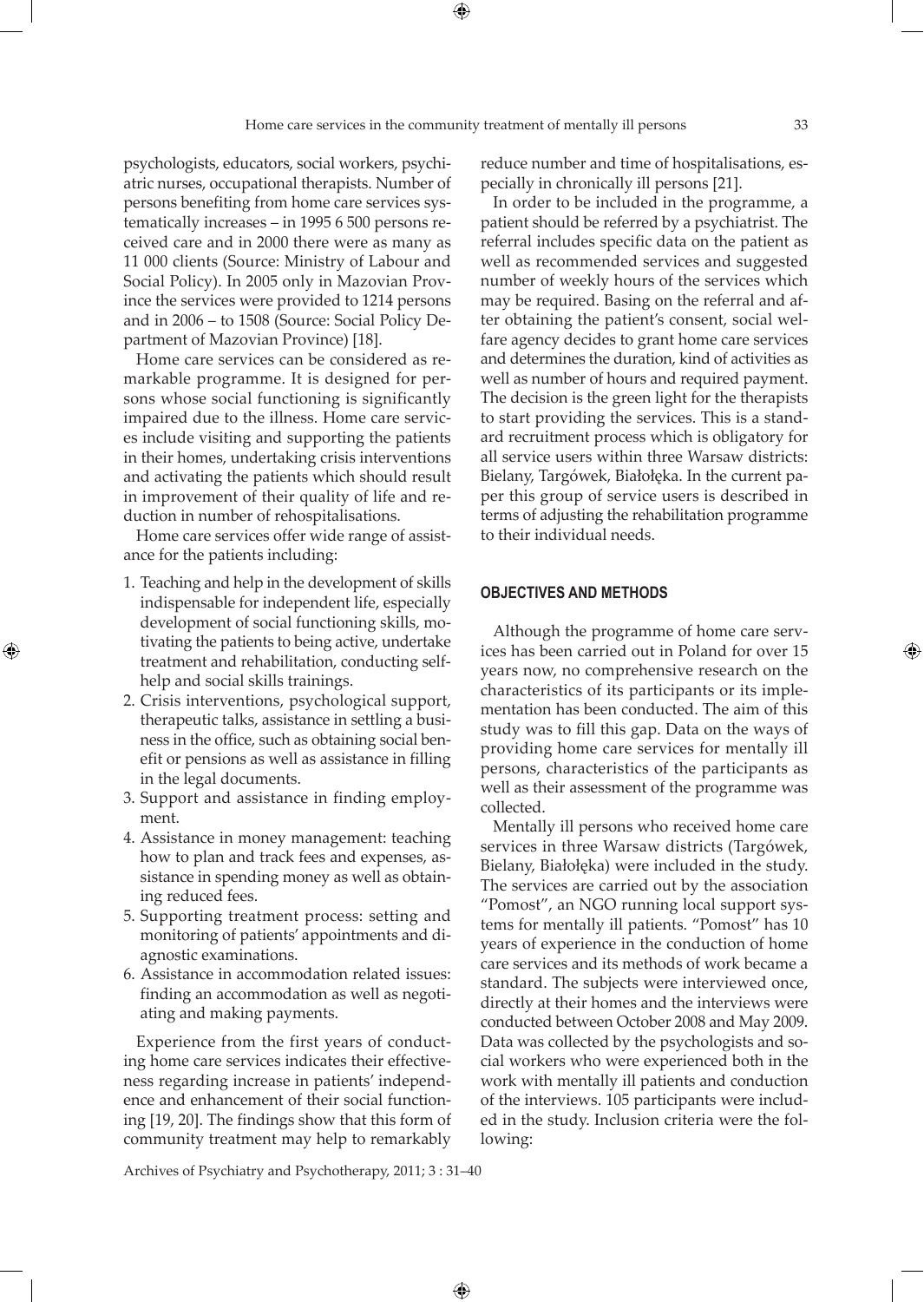#### 34 Paweł Bronowski et al.

 $\bigoplus$ 

- at least 3 months of home care services use
- diagnosis of F20 to F29
- 18 years of age or older
- mental state at the moment of the interview allowing data collection
- signed consent to participate in the study

Data was collected with the use of the questionnaire designed specifically for this study.

#### **Participation in home care services programme**

A total of 105 patients were included in the study.

## **Table 1.** Study participants by district

| <b>District</b> | N   | $\%$  |
|-----------------|-----|-------|
| Targówek        | 52  | 49.5  |
| <b>Bielany</b>  | 42  | 40.0  |
| Białołęka       | 11  | 10.5  |
| Total           | 105 | 100.0 |

## Sociodemographic characteristics

**Table 2.** Gender distribution of the participants

| Gender |     | $\%$  |
|--------|-----|-------|
| Male   | 46  | 43.8  |
| Female | 59  | 56.2  |
| Total  | 105 | 100.0 |

As presented in Tab. 2, study population included more females (56%). The mean age of the participants was 52 years (with an age range 24 to 82 years). More detailed data regarding age are reported in Tab. 3.

#### **Table 3**. Age ranges of the participants

| Age ranges   | Ν   | $\%$  |
|--------------|-----|-------|
| 30 and Under | 10  | 9.5   |
| 31 to 40     | 14  | 13.3  |
| 41 to 50     | 24  | 22.9  |
| 51 to 60     | 21  | 20.0  |
| 61 to 70     | 21  | 20.0  |
| 71 and Over  | 15  | 14.3  |
| Total        | 105 | 100.0 |

Data regarding participants' education are presented in Tab. 4.

**Table 4.** Education levels of the participants

| <b>Education level</b> | N   | $\%$  |
|------------------------|-----|-------|
| Primary                | 24  | 22.8  |
| Basic vocational       | 26  | 24.8  |
| Secondary              | 47  | 44.8  |
| Higher                 | 8   | 7.6   |
| Total                  | 105 | 100.0 |

As seen in Tab. 4, 7.6% of the participants obtained higher education. Remarkable percentage of this population (44.8%) has secondary education.

Tab. 5 presents data on the civil status of the respondents. As few as 12 persons (11.4% of total) are married and the rest of the respondents are single (88%).

#### **Table 5.** Civil status of the participants

| Civil status | N   | $\%$  |
|--------------|-----|-------|
| Single       | 62  | 59.1  |
| Married      | 12  | 11.4  |
| Divorced     | 13  | 12.4  |
| Widowed      | 18  | 17.1  |
| Total        | 105 | 100.0 |

Course of the illness and current mental health status of the respondents

⊕

As many as 97.1% (102 persons) of the study population has a diagnosis of paranoid schizophrenia. The rest of the respondents are diagnosed with delusional or depressive disorder. Over 87% of the study participants receive pension or regular benefit and 13% does not have any source of regular income and are dependent on their families.

The mean illness duration in the current sample was 22 years (4 to 56 years) and the mean age of illness onset was 29 years. More detailed data are presented in Tab. 6.

| <b>Table 6. Duration of illness</b> |  |
|-------------------------------------|--|
|-------------------------------------|--|

 $\bigoplus$ 

| Duration of illness | N   | $\%$  |
|---------------------|-----|-------|
| 5 years and Under   | 5   | 4.8   |
| 6 to 10             | 17  | 16.2  |
| 11 to 20            | 31  | 29.5  |
| 21 years and Over   | 52  | 49.5  |
| Total               | 105 | 100.0 |

It is worth noting that the percentage of participants who have been ill for 5 years or less is low.

Archives of Psychiatry and Psychotherapy, 2011; 3 : 31–40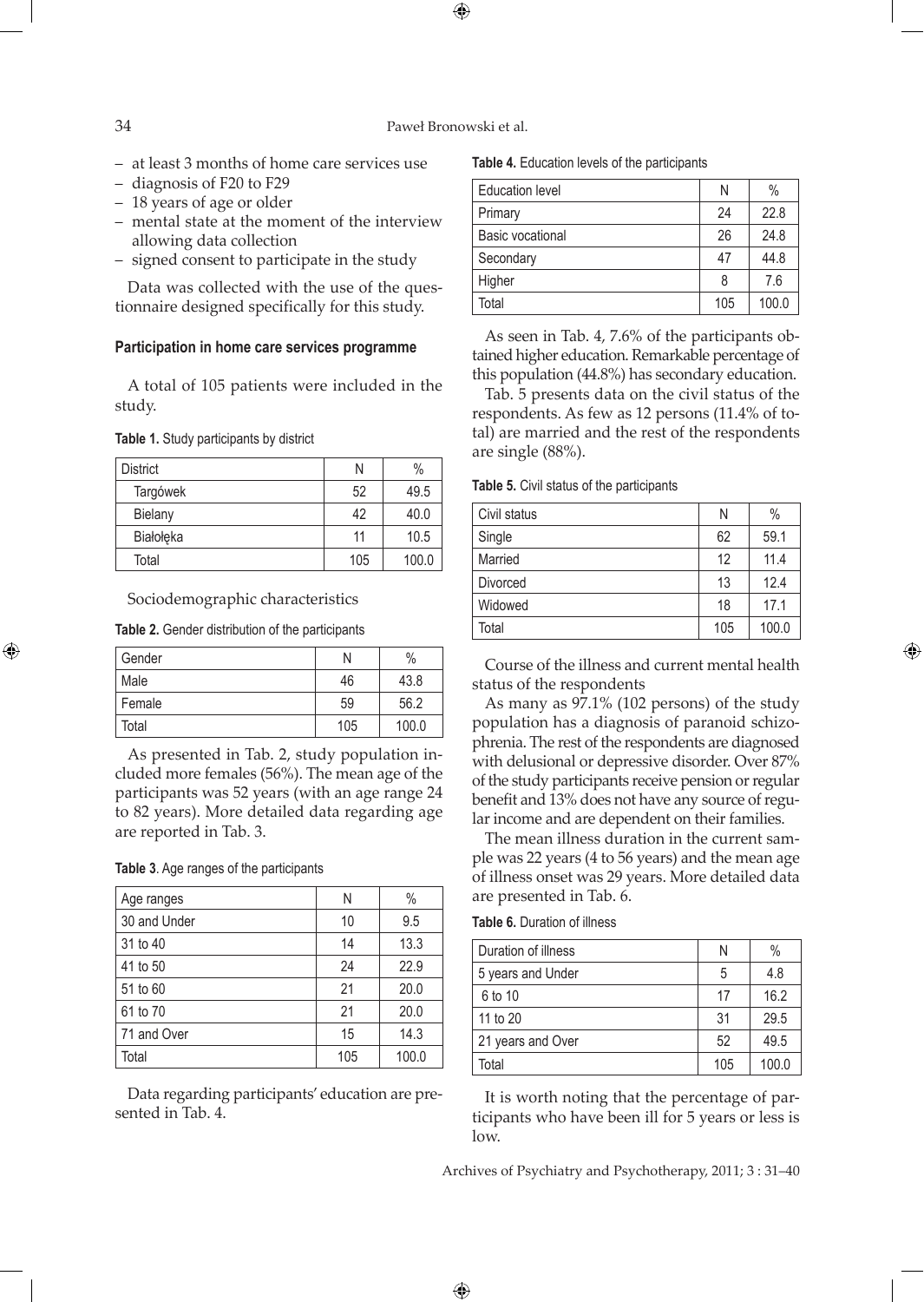The mean number of hospitalisation experienced by the participants was 7. The mean number of day hospitalisations was lower (3.1).

Tab. 7 and 8 present data regarding hospitalisations in the last 12 months prior to the interview. Hospital use was relatively low and majority of the admitted patients reported a single hospitalisation only.

**Table 7**. Inpatient hospitalisations in last 12 months

| Number of inpatient hospitalisations<br>in last 12 months | N   | $\%$  |
|-----------------------------------------------------------|-----|-------|
| None                                                      | 84  | 80.0  |
|                                                           | 19  | 18.1  |
|                                                           |     | 1.0   |
|                                                           |     | 1.0   |
| Total                                                     | 105 | 100.0 |

**Table 8**. Outpatient hospitalisations in last 12 months

⊕

| Number of outpatient hospitalisations<br>in last 12 months | N   | $\%$  |
|------------------------------------------------------------|-----|-------|
| None                                                       | 89  | 84.8  |
|                                                            | 13  | 12.4  |
|                                                            |     | 2.9   |
| Total                                                      | 105 | 100.0 |

Almost all respondents (97.1%) use psychiatric care on regular bases (Tab. 9). The most common form of this care is outpatient mental health care. It is also worth noting that a remarkable percentage of the participants (94.3%) reported regular intake of medicines prescribed by a psychiatrist.

**Table 9.** Prevalence use of different forms of psychiatric care

| Forms of psychiatric care        | N   | $\%$  |
|----------------------------------|-----|-------|
| Outpatient mental health care    | 87  | 82.9  |
| Home care                        | 11  | 10.5  |
| Psychiatric Day centre           | 3   | 2.9   |
| Private psychiatric appointments |     | 1.0   |
| No care use                      | 3   | 2.9   |
| Total                            | 105 | 100.0 |

As many as 36 persons (34.3%) used other forms of psychiatric care and support, except for home care services. These were: occupational therapy workshop, community care home, sheltered accommodation or patient's club.

Current mental health of the respondents was assessed with a use of Global Assessment Scale

Archives of Psychiatry and Psychotherapy, 2011; 3 : 31–40

 $\bigoplus$ 

(GAS). The average rating was 60.92 (Min. 28, max. 95), which correspondents with the following description of the mental state and functioning: mild intensity of symptoms (e.g. depressive mood, minor insomnia) or some difficulties in a few areas of activity are reported; the functioning is not completely good; a patient has a few significant relationships with other people and majority of people in his/her surrounding does not consider him/ her to be ill.

More detailed data on GAS results are presented in Tab. 10.

| Ν   | $\%$  |
|-----|-------|
| 1   | 0.9   |
| 9   | 8.6   |
| 13  | 12.4  |
| 32  | 30.5  |
| 25  | 23.8  |
| 19  | 18.1  |
| 5   | 4.8   |
| 1   | 0.9   |
| 105 | 100.0 |
|     |       |

**Table 10**. Global Assessment Scale (GAS) ratings

## **Implementation of home care services programme**

The average number of monthly hours provided to the patients was 15.5 (2 to 30 hours). More detailed data are shown in Tab 11.

**Table 11.** Number of monthly hours of home care services provided to the patients

| Range              | N   | $\%$  |
|--------------------|-----|-------|
| 10 hours and Under | 12  | 11.4  |
| 11 to 15 hours     | 38  | 36.2  |
| 16 to 20 hours     | 39  | 37.1  |
| 21 to 25 hours     | 9   | 8.6   |
| 26 hours and Over  |     | 6.7   |
| Total              | 105 | 100.0 |

In the study population home care services were provided by interdisciplinary team of the professionals (Tab. 12 – *next page*).

Study participants have been home care services users for 58.9 months on average (4 to 144 months). More detailed data regarding duration of the participation in the programme are included in Tab. 13.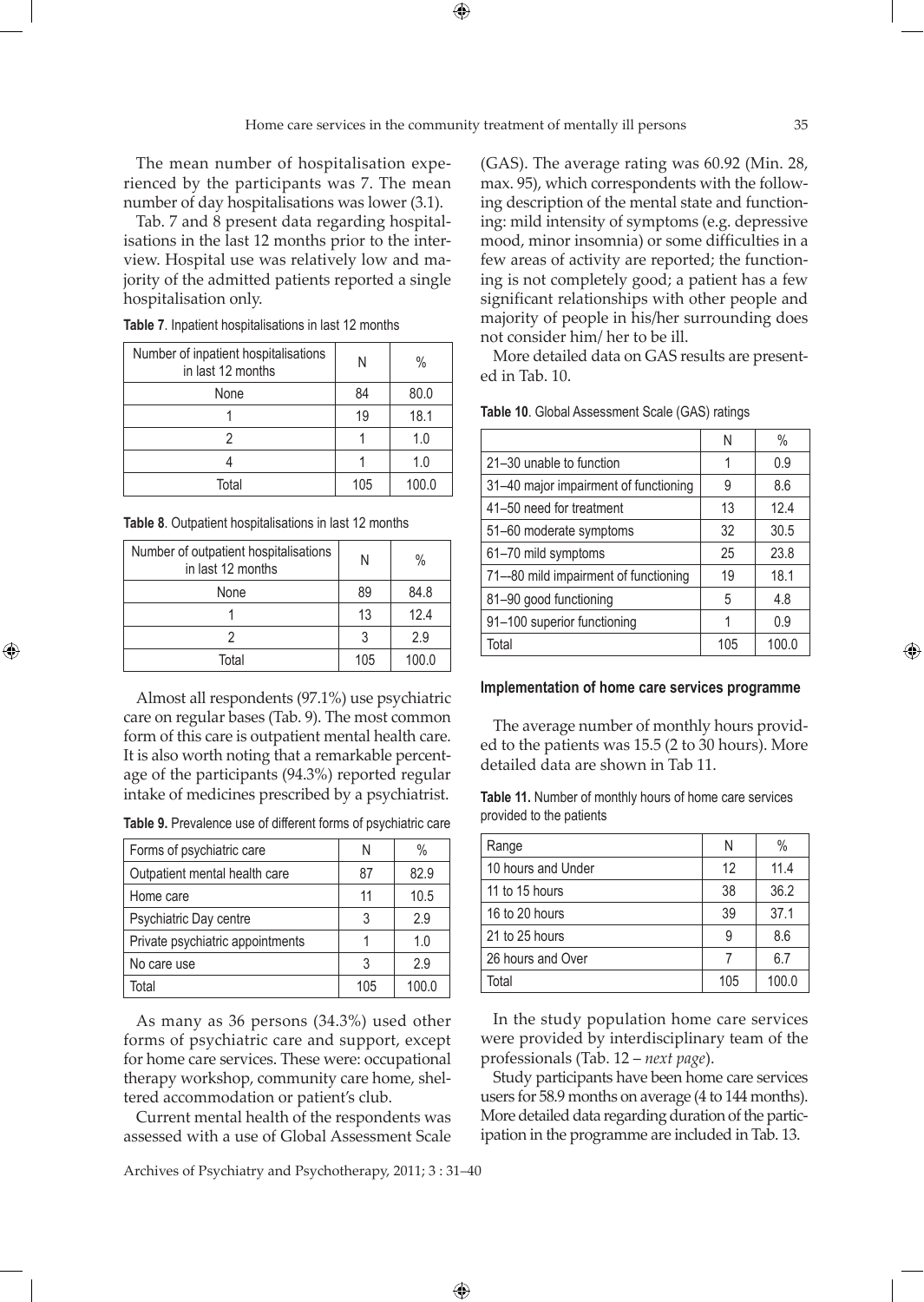Occupation N N % Nurse 31 29.6 Social worker 23 21.9 Psychologist 22 21.0 Occupational therapist 13 13 12.4 Educator 1 7 6.7 Psychologist + occupational therapist  $\begin{vmatrix} 5 & 4.8 \end{vmatrix}$ Psychologist + educator | 1 | 0.9 Psychologist + nurse  $\begin{array}{|c|c|c|c|c|c|c|c|c|} \hline \end{array}$  1  $\begin{array}{|c|c|c|c|c|c|c|c|} \hline \end{array}$  0.9 Psychologist + social worker  $\begin{array}{|c|c|c|c|c|c|} \hline \end{array}$  1 0.9

**Table 12.** Professionals providing home care services

| Table 13. Duration of the participation in the programme |  |  |
|----------------------------------------------------------|--|--|
|----------------------------------------------------------|--|--|

Social worker + nurse  $\begin{array}{|c|c|c|c|c|c|c|c|c|} \hline \end{array}$  1  $\begin{array}{|c|c|c|c|c|c|c|c|c|} \hline \end{array}$  0.9 Total 105 100.0

| Ranges                | Ν   | $\%$  |
|-----------------------|-----|-------|
| 12 months and Under   | 12  | 11.4  |
| $>12$ to 24 months    | 27  | 25.7  |
| >24 to 36 months      | 6   | 5.7   |
| > 36 to 48 months     | 10  | 9.5   |
| $>$ 48 to 60 months   | 9   | 8.6   |
| $>60$ to 72 months    | 7   | 6.7   |
| $>$ 72 to 84 months   | 5   | 4.8   |
| $> 84$ to 96 months   | 8   | 7.6   |
| $>96$ to 108 months   | 4   | 3.8   |
| > 108 to 120 months   | 6   | 5.7   |
| $>$ 120 to 132 months | 8   | 7.6   |
| > 132 to 144 months   | 3   | 2.9   |
| Total                 | 105 | 100.0 |

As seen in Tab. 13, services users of 12 to 24 months are the most numerous group. Longterm services users (> 108 months) are also remarkably prevalent and constitute 16.2% of the study population.

### **Programme quality assessment**

One of the objectives of this study was to explore participants' subjective opinions about the programme and professionals providing services. Data regarding patients' gains resulting from home care services use are presented in Tab. 14.

**Table 14**. What are your gains from home care services use?

|                                 | N   | $\%$  |
|---------------------------------|-----|-------|
| Help in everyday life           | 34  | 33.3  |
| Talks with a therapist          | 30  | 29.6  |
| Sense of safety                 | 12  | 11.8  |
| Better wellbeing                | 8   | 7.8   |
| Support in treatment process    | 4   | 3.9   |
| Overcoming the loneliness       | 4   | 3.9   |
| Support in difficult situations | 3   | 2.9   |
| Support in family contacts      | 3   | 2.9   |
| No gains                        | 4   | 3.9   |
| Total                           | 102 | 100.0 |

Help in everyday functioning was the most frequently mentioned gain (33.3% of the participants). The second most common gain was a possibility of interpersonal contact with a therapist (29.6%). Only 4 persons reported no gains from the services use.

Tab. 15 presents data regarding the opinions on specific aspects of the home care services programme. Participants' subjective assessment of the services was generally highly positive. "Readiness for action in emergency situations" as well as "care you receive" obtained the highest scores (34.3% and 32.4% respectively). Table 15 – *next page.*

Participants' opinions of the therapists' qualities are summarised in Tab. 16. Similarly to the evaluation of the programme, the subjective assessments are also very positive. "Manners and kindness" received the highest scores (63.8% of the participants), followed by "discretion and respect" (55.2%). Table 16 – *next page.*

## **DISCUSSION**

 $\bigoplus$ 

The current study is the first attempt of comprehensive assessment of the population of the home care services users in Poland. 105 mentally ill persons participating in the programme were included in the study. Various characteristics of the study population were assessed: sociodemographic variables, course of illness, current mental health status and participants' opinions on the programme. No significant differences were found in regard with gender. The mean age was 52 and the study population may be consid-

Archives of Psychiatry and Psychotherapy, 2011; 3 : 31–40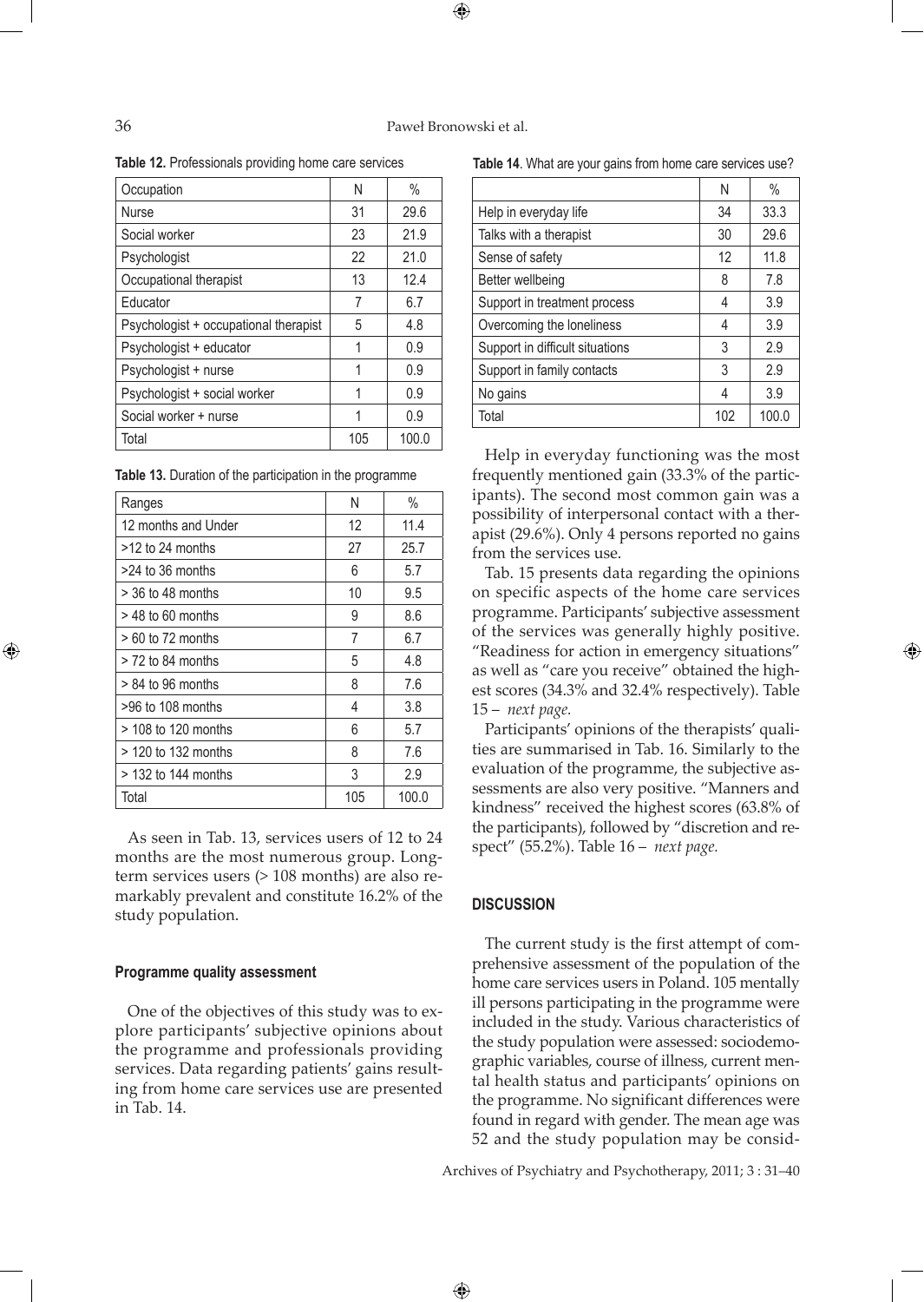**Table 15**. Assessment of the home care services programme

|                                                        | Very poor |               | Poor           |               | Neither poor nor bad |      | Good |               | Very good |               |
|--------------------------------------------------------|-----------|---------------|----------------|---------------|----------------------|------|------|---------------|-----------|---------------|
|                                                        | N         | $\frac{0}{0}$ | N              | $\frac{0}{0}$ | N                    | $\%$ | N    | $\frac{0}{0}$ | N         | $\frac{0}{0}$ |
| Effectiveness in helping<br>to cope with problems      | 0         | 0.0           | $\mathbf{0}$   | 0.0           | 15                   | 14.3 | 61   | 58.1          | 29        | 27.6          |
| Effectiveness in helping<br>to maintain good wellbeing | 1         | 1.0           | 0              | 0.0           | 26                   | 24.8 | 50   | 47.8          | 28        | 26.7          |
| Readiness for action<br>in emergency situations        | $\Omega$  | 0.0           | $\mathbf{0}$   | 0.0           | 21                   | 20.0 | 48   | 45.7          | 36        | 34.3          |
| Care you receive                                       | 0         | 0.0           | $\mathbf{0}$   | 0.0           | 11                   | 10.5 | 60   | 57.1          | 34        | 32.4          |
| Help in the enhancement<br>of family relationships     | 0         | 0.0           | $\overline{2}$ | 1.9           | 40                   | 38.1 | 50   | 47.6          | 12        | 11.4          |
| Amount of time provided                                |           | 1.0           | $\overline{2}$ | 1.9           | 16                   | 15.2 | 56   | 53.3          | 30        | 28.6          |
| Effectiveness in helping<br>to enhance self-management | 1         | 1.0           | $\mathfrak{p}$ | 1.9           | 20                   | 19.0 | 58   | 55.2          | 24        | 22.9          |

**Table 16.** Participants' assessments of the therapists' characteristics

|                                                                               | Very poor |      | Poor |               | Neither poor nor bad |      | Good |      | Very good |      |
|-------------------------------------------------------------------------------|-----------|------|------|---------------|----------------------|------|------|------|-----------|------|
|                                                                               | Ν         | $\%$ | Ν    | $\frac{0}{0}$ | N                    | $\%$ | N    | $\%$ | N         | $\%$ |
| Competences                                                                   |           | 1.0  | 4    | 3.8           | $\mathbf{0}$         | 0.0  | 44   | 41.9 | 56        | 53.3 |
| Ability to listen and<br>understand the problems                              | 0         | 0.0  | 0    | 0.0           | $\mathbf{0}$         | 0.0  | 40   | 38.1 | 54        | 51.4 |
| Manners and kindness                                                          |           | 1.0  | 0    | 0.0           | 3                    | 2.9  | 34   | 32.4 | 67        | 63.8 |
| Discretion and respect                                                        |           | 1.0  | 0    | 0.0           | 2                    | 1.9  | 44   | 41.9 | 58        | 55.2 |
| Accuracy and reliability                                                      | 0         | 0.0  | 0    | 0.0           | 6                    | 5.7  | 47   | 44.8 | 52        | 49.5 |
| Ability to cooperate<br>with other professionals<br>within the support system | 0         | 0.0  | 0    | 0.0           | 26                   | 24.8 | 60   | 57.1 | 19        | 18.1 |

 $\bigoplus$ 

ered to be relatively young as over 20% of the respondents were 40 years old or younger. Majority of the participants had secondary or higher education. It is worth noting that only 11% of patients were married and the rest of the study population was single.

⊕

Majority of the respondents was not employed, 87% received pension or regular benefit. The most prevalent diagnosis in the study group was paranoid schizophrenia. Mean duration of illness was rather long – 22 years. The participants had an average of 7 inpatient hospitalisations. Summarising the above data, it can be concluded that population under study consisted of relatively young, single persons whose illness duration was long, who had number of hospitalisations and who depended on social benefits.

It should be underlined that 97% of the participants are currently under psychiatric care and intakes prescribed medicines on regular bases. This may be related to the participation in home care services programme, whose one of the priority is to support treatment process. It seems to be especially important in terms of lack of insight in the illness and reluctance to comply with maintaining treatment, which is often demonstrated by the patients in the course of chronic mental disorders. The low number of hospitalisations in last 12 months prior to the interview also indicates the effectiveness of activities whose aim is to support treatment process and protect the patients against health crisis resulting in hospitalisation [22, 23].

The above findings are supported by the results of the mental health assessment conducted during the study. Both the average score on the GAS scale and distribution of the scores in ranges indicate a good current mental state which al-

Archives of Psychiatry and Psychotherapy, 2011; 3 : 31–40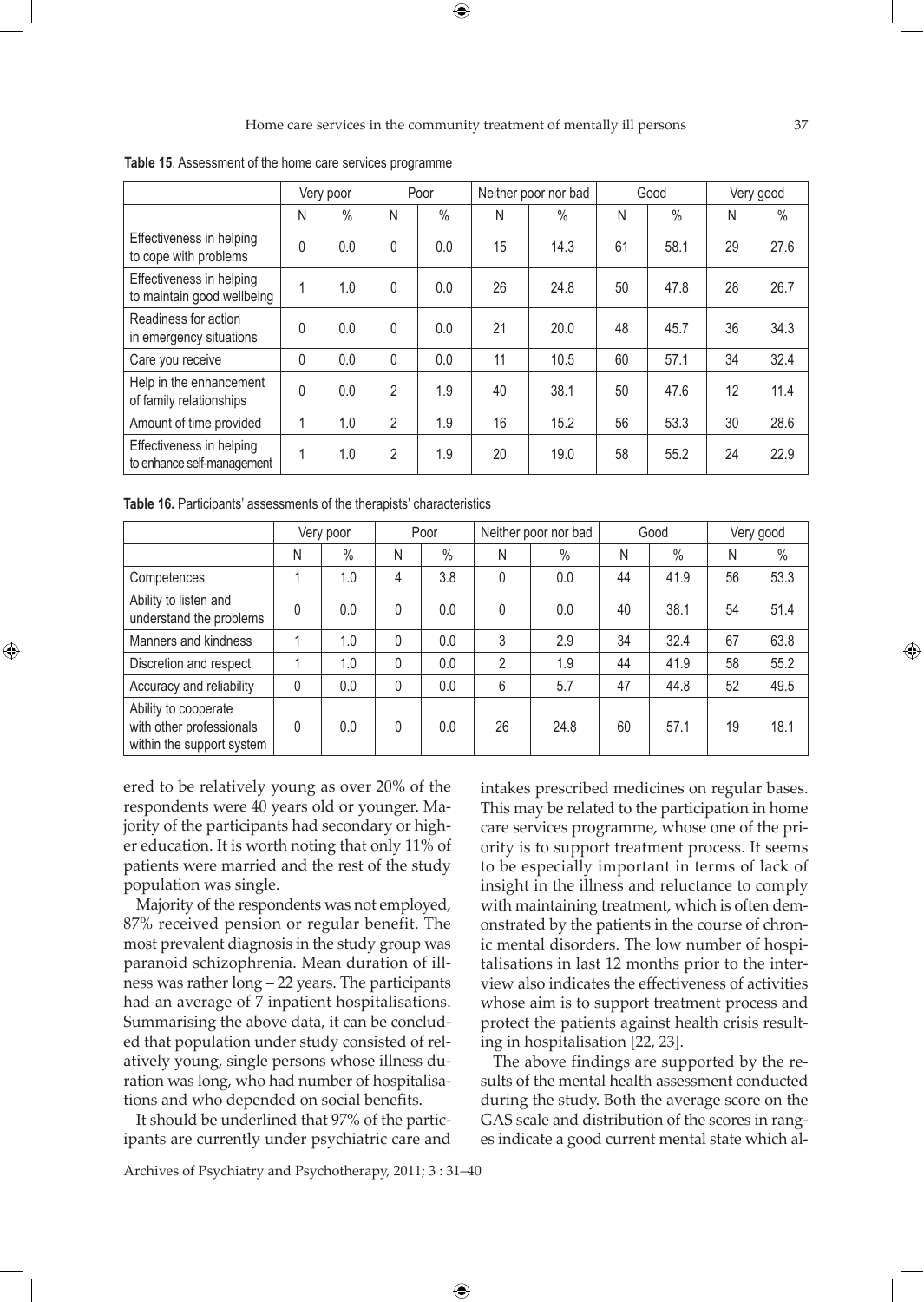lows proper functioning (The mean score was 60.92); only 20% of the respondents present with considerable symptoms of mental disorders that require treatment or significantly impair functioning. The latter result shows that rehabilitation of this kind can be effective even in case of persons with serious deficits in social functioning. It focuses on individual and personal contact with a patient through whom new skills are being learnt and those so far acquired are strengthened. This rehabilitation also helps to initiate the complex processes of social modelling which, according to the research findings, may contribute to observed, positive changes regarding compliance and care of health in terms of everyday functioning of mentally ill person [24].

The average time of participation in the home care services programme was almost 60 months. Comparing to the experiences of support systems in other countries, this is relatively long period of time [25]. This information indirectly suggests that mentally ill persons are eager to use the services. If they do not accept the continuation of care, the services are terminated. Study population included also long- term services users (20%) who had participated in the programme for over 96 months. It can be concluded that therapists' visits became a constant component of their lives.

As far as data regarding implementation of home care services is concerned, it seems that number of monthly hours of services provided is definitely too low. In this study group it was 15.5 monthly hour on average. Highest percentage of the participants received 15 to 20 hours of care. Less than 10 monthly hours of services were provided for as many as 12 persons (11.4%), which should lead to reflection on the effectiveness of such short time of work of a therapist. However, the therapeutic tasks were realised by the professional and experienced team whose actions were not only effective, but could also accelerate the rehabilitation process. It is also important that thanks to systematic rehabilitation at patient's home, there was no need to undertake additional tasks to adapt skills acquired in artificial conditions created by a hospital stay, to everyday use in natural environment [26].

It seems indispensable that home care services are provided by interdisciplinary teams. It creates a possibility to prepare an individually

tailored offer and differentiate the activities accordingly to patients' needs. Three occupations constitute primary personnel: psychiatric nurse (in case of 29% of the participants), psychologist (21%) and social worker (21%). In limited number of cases it was necessary to create teams including different professionals to work with specific patients (e.g. "psychologist and nurse" or"social worker and psychologist"), which correspond with best world standards [27].

Participants also evaluated usefulness of the programme. Subjective assessments of both the services and the therapists were generally highly positive.

According to the respondents, the most important gains from the participation in home care services included help in everyday functioning (31% of the participants) and possibility to talk to a therapist (28%). More than 11% of the study group underlined positive influence of the services use on their sense of safety. These opinions are not surprising, especially in the light of data discussed above. Therapists provide support in overcoming everyday difficulties as even insignificant obstacles may become major issues for persons who generally do not cope well with life due to their chronic illness. As the analyses of support systems reveals, the patients keep regular contact with very limited number of persons. For this reason, a possibility of frequent talk with a therapist is especially valuable and stimulates an increase in sense of safety. In other studies these categories are considered as crucial in terms of participants' support programmes evaluation [28, 29].

The respondents' assessment of specific programme's components was highly positive. This is consistent with earlier findings and constitutes the evidence that the programme is important for its participants and that they gain a lot from the services use. The respondents especially appreciated "care they receive", "help in coping with problems" and "amount of time provided". "Help in the enhancement of family relationships" received worse assessments. Family relationships seem to be difficult for the patients and require intensive therapeutic support.

The opinion of the therapists' work was also highly positive basically in all aspects. It is worth noting that the participants especially appreciated therapists' "manners and kindness" as well as

Archives of Psychiatry and Psychotherapy, 2011; 3 : 31–40

⊕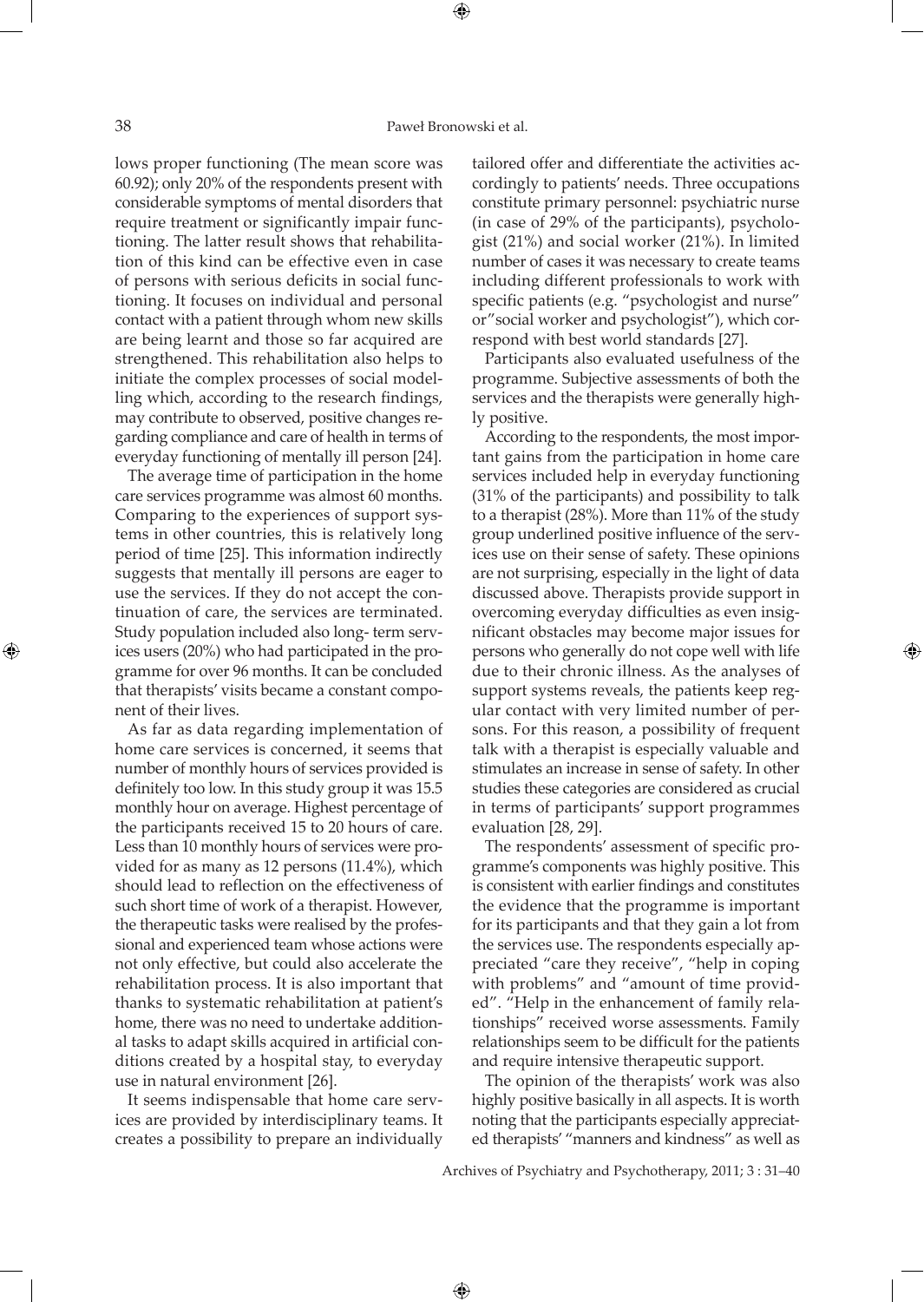"discretion and respect". The assessments were made by the patients who had extensive experience in psychiatric care use, both inpatient and outpatient. It can be concluded that the specificity of the home care services programme (work at patient's home) and the specificity of the population under programme (chronic illness combined with significant deficits in functioning) require acceptance and partnership between patients and therapists. This therapeutic attitude helps to meet patients' most important interpersonal needs, such as contact with kind people as well as people who can provide support through the distanced care and who do not threaten the patients with excessive closeness [30]. The findings of the current study show how important for the patients are the therapists providing home care services and also how important they are for the individual support systems. Their work is conducted in specific conditions including close individual contact, significant emotional burden and no support which is usually provided by base facility. It seems obvious that these professionals should be provided with supervision as well as possibility to attend support groups which would help in improving both their qualifications and skills of managing

the difficult situations. The team realising services within "Pomost" association is attending supervision sessions on regular bases. The meetings are conducted by experienced psychiatrist, a specialist in community therapy.

⊕

Participation in home care services programmes is a real support for the mentally ill persons. In case of lonely patients support provided by therapists is a new quality in their lives. Therapists help to meet economic, social and emotional needs of the participants and at the same time improve patients' quality of life. We assume that long- term changes may concern overall life satisfaction, physical health enhancement as well as health hazards counteracting.

On the basis of the current findings, it can be concluded that:

1. Home care services users constitute a distinguishable group which presents considerable deficits in social functioning, serious difficulties in isolation overcoming as well as exceptionally few and weak social support systems. It can be stated that participants' recruitment in the study

is adequately conducted and includes persons in especially difficult situation.

2. The programme of home care services is effective mainly due to the strengthening of the individual support systems. The participants accept the programme and assess it positively.

3. Regarding the specificity of the work, the personnel providing home care services should have access to supervision and support groups.

4. Home care services are an effective tool for supporting the chronically mentally ill persons. The availability of the services should be increased and their qualities should be disseminated among stakeholders engaged in treatment, support and rehabilitation of mentally ill persons.

## **REFERENCES**

- 1. Bronowski P, Załuska M. Social support of chronically mentally ill patients. Archives of Psychiatry and Psychotherapy. 2008; 2: 13–19.
- 2. Pratt JH. The organization of tuberculosis classes. Medical Communications of the Massachusetts Medical Society. 1907; 20: 475–492.
- 3. Bronowski P, Sawicka M, Kluczyńska S. Sieci społeczne osób chorujących psychicznie objętych środowiskowym programem wsparcia i rehabilitacji. Postępy Psychiatrii i Neurologii. 2008; 4: 291–298.
- 4. Simon S. Social networks: their relevance to mental health nursing. J Adv Nurs. 1994; 19: 281–289.
- 5. Clinton M, Lunney P, Edwards H, Weir R, Barr J. Perceived social support and community adaptation in schizophrenia. J Adv Nurs. 1998; 27: 955–965.
- 6. Nystrom M, Lutzen K. Psychiatric care service an exploration of the professional world encountered by person with long-term mental illness. Scan J Caring Sc. 2002; 16: 171– 178.
- 7. Hansson L, Sandlund M, Bengtsson-Tops A. The relationship of needs and quality of life in persons with schizophrenia living in the community. A Nordic multicenter study. Nord J Psych Psychiatr. 2003; 57: 5–11.
- 8. Bronowski P, Sawicka M, Kluczyńska S. Funkcjonowanie społeczne osób przewlekle chorych psychicznie uczestniczących w środowiskowych programach wsparcia społecznego. Post Psychiatr Neur. 2009; 1: 43–50.
- 9. Bronowski P, Załuska M. Social support of chronically mentally ill patients. Archives of Psychiatry and Psychotherapy. 2008; 2: 13–19.

Archives of Psychiatry and Psychotherapy, 2011; 3 : 31–40

 $\bigoplus$